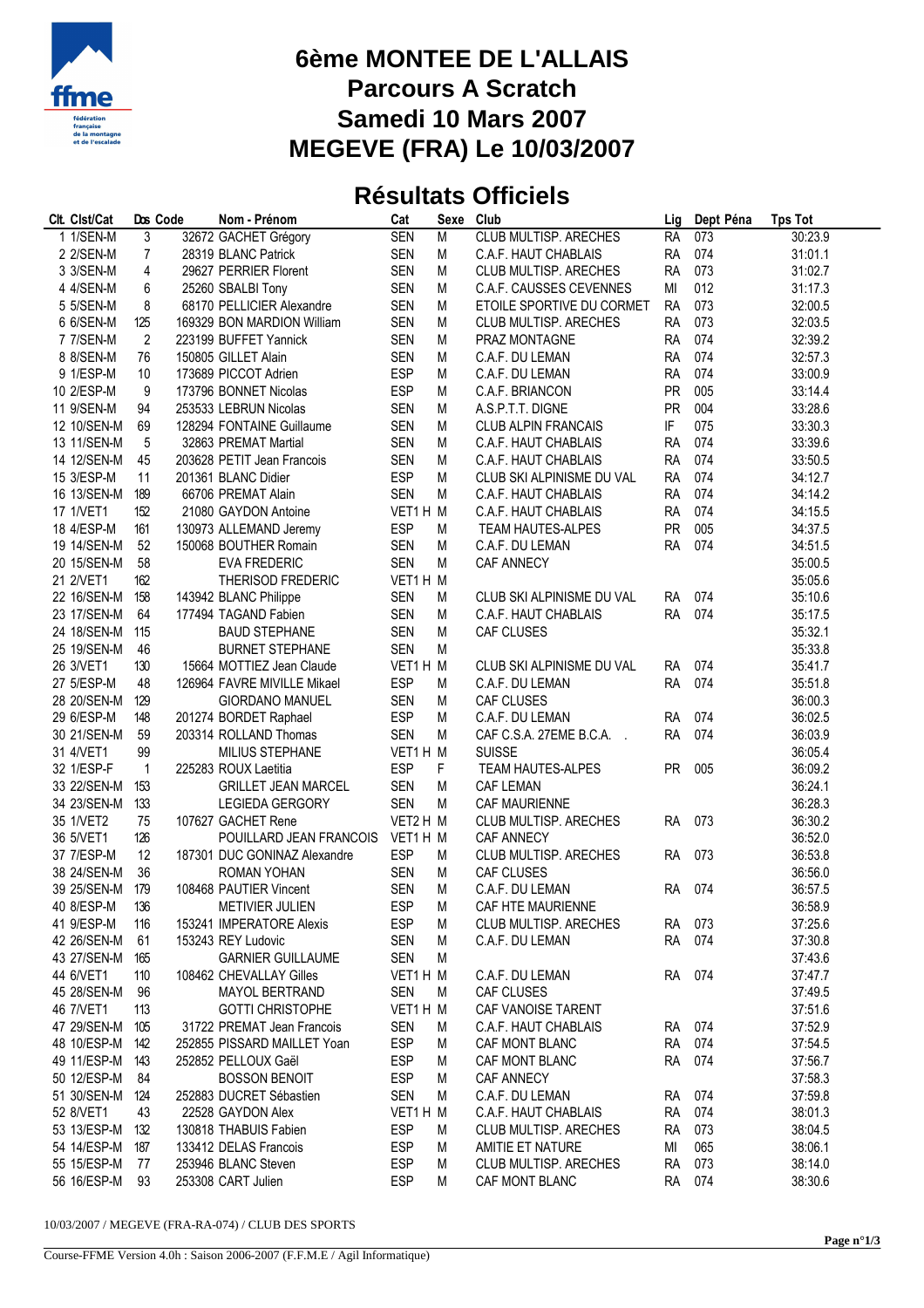| ffmet. Clst/Cat   |     | Dos Code | Nom - Prénom                 | Cat        | Sexe Club      |                           | Lig       | Dept Péna | <b>Tps Tot</b> |
|-------------------|-----|----------|------------------------------|------------|----------------|---------------------------|-----------|-----------|----------------|
|                   | 42  |          | <b>PREMAT YVES</b>           | VET2 H M   |                | <b>MORZINE</b>            |           |           | 38:32.7        |
| 58 31/SEN-M       | 60  |          | 38143 FAVRE MIVILLE Frederic | <b>SEN</b> | M              | C.A.F. DU LEMAN           | <b>RA</b> | 074       | 38:39.3        |
| 59 1/SEN-F        | 13  |          | 23937 LATHURAZ Véronique     | <b>SEN</b> | $\mathsf F$    | <b>COURCHEVEL</b>         | <b>RA</b> | 073       | 38:41.1        |
| 60 9/VET1         | 155 |          | <b>DIZIN MICHEL</b>          | VET1 H M   |                |                           |           |           | 38:43.0        |
| 61 32/SEN-M       | 24  |          | PELLOY SEBASTIEN             | <b>SEN</b> | М              | CAF ANNECY                |           |           | 38:49.5        |
| 62 33/SEN-M       | 178 |          | MOREAU HUBERT                | <b>SEN</b> | M              | <b>CAF ANNECY</b>         |           |           | 38:55.6        |
| 63 34/SEN-M       | 134 |          | 198658 BERTRAND Frederic     | <b>SEN</b> | M              | CAF MONT BLANC            | <b>RA</b> | 074       | 38:57.0        |
| 64 10/VET1        | 37  |          | <b>TAVERNIER DANIEL</b>      | VET1 H M   |                |                           |           |           | 38:58.7        |
| 65 35/SEN-M       | 67  |          | NOVERO LAURENT               | <b>SEN</b> | М              | CAF HTE MAURIENNE         |           |           | 39:10.6        |
| 66 36/SEN-M       | 107 |          | VALTHAY BERTRAND             | <b>SEN</b> | М              | CAF CLUSES                |           |           | 39:13.3        |
| 67 17/ESP-M       | 86  |          | <b>VITTOZ GREGORY</b>        | <b>ESP</b> | М              |                           |           |           | 39:19.3        |
| 68 37/SEN-M       | 57  |          | 253627 PERRET Laurent        | SEN        | М              | CAF MONT BLANC            | <b>RA</b> | 074       | 39:21.1        |
| 69 38/SEN-M       | 102 |          | 252884 DUCRET Sylvain        | <b>SEN</b> | M              | C.A.F. DU LEMAN           | <b>RA</b> | 074       | 39:22.8        |
| 70 18/ESP-M       | 44  |          | JACQUIER GUILLAUME           | <b>ESP</b> | M              | <b>CAF SALLANCHES</b>     |           |           | 39:24.7        |
| 71 3/VET2         | 78  |          | 109940 MOLLIERE Paul         | VET2 H M   |                | CLUB MULTISP. ARECHES     | <b>RA</b> | 073       | 39:31.1        |
| 72 11/VET1        | 68  |          | SOCQUET CLERC ALAIN          | VET1 H M   |                | CS MEGEVE                 |           |           | 39:40.2        |
| 73 39/SEN-M       | 184 |          | PORTES NICOLAS               | <b>SEN</b> | М              | CAF CLUSES                |           |           | 40:01.9        |
| 74 40/SEN-M       | 73  |          | 34745 ROGUET Stephane        | <b>SEN</b> | M              | SAINT JEOIRE ESCALADE     | <b>RA</b> | 074       | 40:03.5        |
| 75 19/ESP-M       | 89  |          | 150517 PARDIN Yann           | <b>ESP</b> | M              | CLUB MULTISP. ARECHES     | <b>RA</b> | 073       | 40:20.4        |
| 76 41/SEN-M       | 50  |          | <b>FRIONNET MICHEL</b>       | SEN        | M              | <b>CAF CHAMBERY</b>       |           |           | 40:24.4        |
| 77 1/VET D-F      | 33  |          | 231163 JUILLAGUET Catherine  | VET DF     |                | CLUB SKI ALPINISME DU VAL | RA        | 074       | 40:29.1        |
| 78 20/ESP-M       | 49  |          | CHARVOZ FLORIAN              | <b>ESP</b> | М              | CAF HTE MAURIENNE         |           |           | 40:31.1        |
| 79 42/SEN-M       | 159 |          | <b>BAUD MARTIAL</b>          | <b>SEN</b> | М              | CAF HAUT CHABLAIS         |           |           | 40:33.9        |
| 80 21/ESP-M       | 128 |          | 254138 BOREL Romain          | <b>ESP</b> | M              | <b>TEAM HAUTES-ALPES</b>  | <b>PR</b> | 005       | 40:39.4        |
| 81 43/SEN-M       | 72  |          | 253628 BERTEAUX Sébastien    | <b>SEN</b> | M              | CAF MONT BLANC            | <b>RA</b> | 074       | 40:40.8        |
| 82 44/SEN-M       | 98  |          | 254052 MUFFAT MÉRIDOL Gaël   | <b>SEN</b> | M              | PRAZ MONTAGNE             | RA        | 074       | 40:42.0        |
| 83 12/VET1        | 106 |          | PORRET ALAIN                 | VET1 H M   |                | <b>CAF CLUSES</b>         |           |           | 40:43.9        |
| 84 22/ESP-M       | 100 |          | 188525 NANTERMOZ Gregory     | <b>ESP</b> | M              | CLUB MULTISP. ARECHES     | <b>RA</b> | 073       | 40:45.6        |
| 85 13/VET1        | 150 |          | 252854 PERRET Jean Claude    | VET1 H M   |                | CAF MONT BLANC            | <b>RA</b> | 074       | 40:53.5        |
| 86 45/SEN-M       | 79  |          | <b>FELISAZ DIDIER</b>        | <b>SEN</b> | M              | <b>CAF CLUSES</b>         |           |           | 41:01.7        |
| 87 14/VET1        | 117 |          | 253670 BIBOLLET Guy          | VET1 H M   |                | PRAZ MONTAGNE             | <b>RA</b> | 074       | 41:07.3        |
| 88 4/VET2         | 140 |          | <b>MOUTHON DENIS</b>         | VET2 H M   |                | <b>CAF ANNECY</b>         |           |           | 41:10.0        |
| 89 46/SEN-M       | 51  |          | FEBRIER JULIEN               | <b>SEN</b> | M              |                           |           |           | 41:27.9        |
| 90 15/VET1        | 39  |          | PASTEUR ERIC                 | VET1 H M   |                | CAF CLUSES                |           |           | 41:49.4        |
| 91 2/SEN-F        | 123 |          | <b>TOIGO CAROLE</b>          | <b>SEN</b> | F.             | CAF CHAMBERY              |           |           | 41:51.7        |
| 92 47/SEN-M       | 87  |          | <b>BOSSON JEAN LOUIS</b>     | SEN        | М              | <b>CAF ANNECY</b>         |           |           | 41:53.5        |
| 93 23/ESP-M       | 146 |          | <b>CART GUILLAUME</b>        | <b>ESP</b> | M              | CAF SALLANCHES            |           |           | 41:55.8        |
| 94 48/SEN-M       | 151 |          | <b>BERNARD LAURENT</b>       | SEN        | M              | CAF CLUSES                |           |           | 41:58.2        |
| 95 16/VET1        | 163 |          | <b>GUERRET THIERRY</b>       | VET1H M    |                |                           |           |           | 42:11.4        |
| 96 49/SEN-M 82    |     |          | 252887 LAUSENAZ Patrice      | SEN M      |                | C.A.F. DU LEMAN           | RA 074    |           | 42:19.4        |
| 97 17/VET1        | 32  |          | 13861 GIRAUD Bernard         | VET1H M    |                | SAINT JEOIRE ESCALADE     |           | RA 074    | 42:23.3        |
| 98 3/SEN-F        | 22  |          | 221116 CHAVANNE Magaly       | SEN F      |                | SAINT JEOIRE ESCALADE     |           | RA 074    | 42:42.7        |
| 99 18/VET1        | 104 |          | <b>BERTOLINI RICHARD</b>     | VET1 H M   |                |                           |           |           | 42:47.0        |
| 100 50/SEN-M      | 66  |          | PERRIN THIERRY               | SEN        | M              | CAF CLUSES                |           |           | 42:49.1        |
| 101 19/VET1       | 170 |          | DUCRETTET BERNARD            | VET1 H M   |                | <b>SC THOLLON</b>         |           |           | 42:50.7        |
| 102 5/VET2        | 157 |          | SONJON JEAN LOUP             | VET2 H M   |                | CAF CLUSES                |           |           | 42:52.5        |
| 103 20/VET1       | 23  |          | <b>REY STEPHANE</b>          | VET1 H M   |                | CAF HAUT CHABLAIS         |           |           | 42:55.2        |
| 104 2/VET D-F     | 34  |          | FILLON VERONIQUE             | VET DF     |                | CAF MORZINE               |           |           | 43:00.5        |
| 105 21/VET1       | 95  |          | <b>BARRACHIN JEAN YVES</b>   | VET1 H M   |                | CAF ARAVIS                |           |           | 43:08.5        |
| 106 22/VET1       | 54  |          | DUFOUR JEAN PIERRE           | VET1 H M   |                | CAF ARAVIS                |           |           | 43:32.9        |
| 107 51/SEN-M 168  |     |          | 252491 SACHE Florian         | SEN        | M              | CLUB SKI ALPINISME DU VAL |           | RA 074    | 43:59.6        |
| 108 6/VET2        | 83  |          | BERNAT JEAN LUC              | VET2 H M   |                | CAF CHAMBERY              |           |           | 44:28.1        |
| 109 52/SEN-M      | 90  |          | 252490 CETTOUR JANET Raphael | SEN        | M              | CLUB SKI ALPINISME DU VAL |           | RA 074    | 44:47.5        |
| 110 23/VET1       | 180 |          | DUCREY JEAN LOUIS            | VET1 H M   |                |                           |           |           | 44:53.5        |
| 111 24/VET1       | 109 |          | 253309 CART Bruno            | VET1H M    |                | CAF MONT BLANC            |           | RA 074    | 45:02.6        |
| 112 7/VET2        | 41  |          | 227581 MORAND Gérard         | VET2 H M   |                | PRAZ MONTAGNE             |           | RA 074    | 45:07.8        |
| 113 8/VET2        | 188 |          | <b>TRIVIER TARTIN</b>        | VET2 H M   |                | CAF ANNECY                |           |           | 45:34.4        |
| 114 53/SEN-M      | 154 |          | <b>CHOMETY FABRICE</b>       | SEN        | M <sub>M</sub> |                           |           |           | 45:38.2        |
| 115 9/VET2        | 53  |          | SERKI JEAN REMI              | VET2 H M   |                | CAF ST GERVAIS            |           |           | 45:45.5        |
| 116 10/VET2       | 137 |          | <b>GOLLIET SIMON</b>         | VET2 H M   |                | <b>CAF ARAVIS</b>         |           |           | 45:49.4        |
| 117 3/VET D-F 160 |     |          | 100193 BARDY Agnès           | VET DF     |                | C.A.F. HAUT CHABLAIS      |           | RA 074    | 45:52.9        |
| 118 11/VET2       | 85  |          | BENEDETTI JEAN PIERRE        | VET2 H M   |                | CAF HAUT CHABLAIS         |           |           | 45:57.0        |
| 119 54/SEN-M      | 119 |          | 203829 MICHAUD Olivier       | SEN        | M              | C.A.F. HAUT CHABLAIS      |           | RA 074    | 45:59.4        |
|                   | 156 |          | 30756 CAUDE David            | SEN        |                | PASSY ESCALADE            | RA 074    |           | 46:01.1        |
| 120 55/SEN-M      | 80  |          |                              | VET1H M    | M              |                           |           |           |                |
| 121 25/VET1       |     |          | DE LANLAY GAEL               | ESP        |                | CS TIGNES                 |           | RA 038    | 46:02.2        |
| 122 2/ESP-F       | 182 |          | 218290 BREILLOT Tiphaine     |            | F.             | C.A.F. ISERE              |           |           | 46:15.8        |

10/03/2007 / MEGEVE (FRA-RA-074) / CLUB DES SPORTS